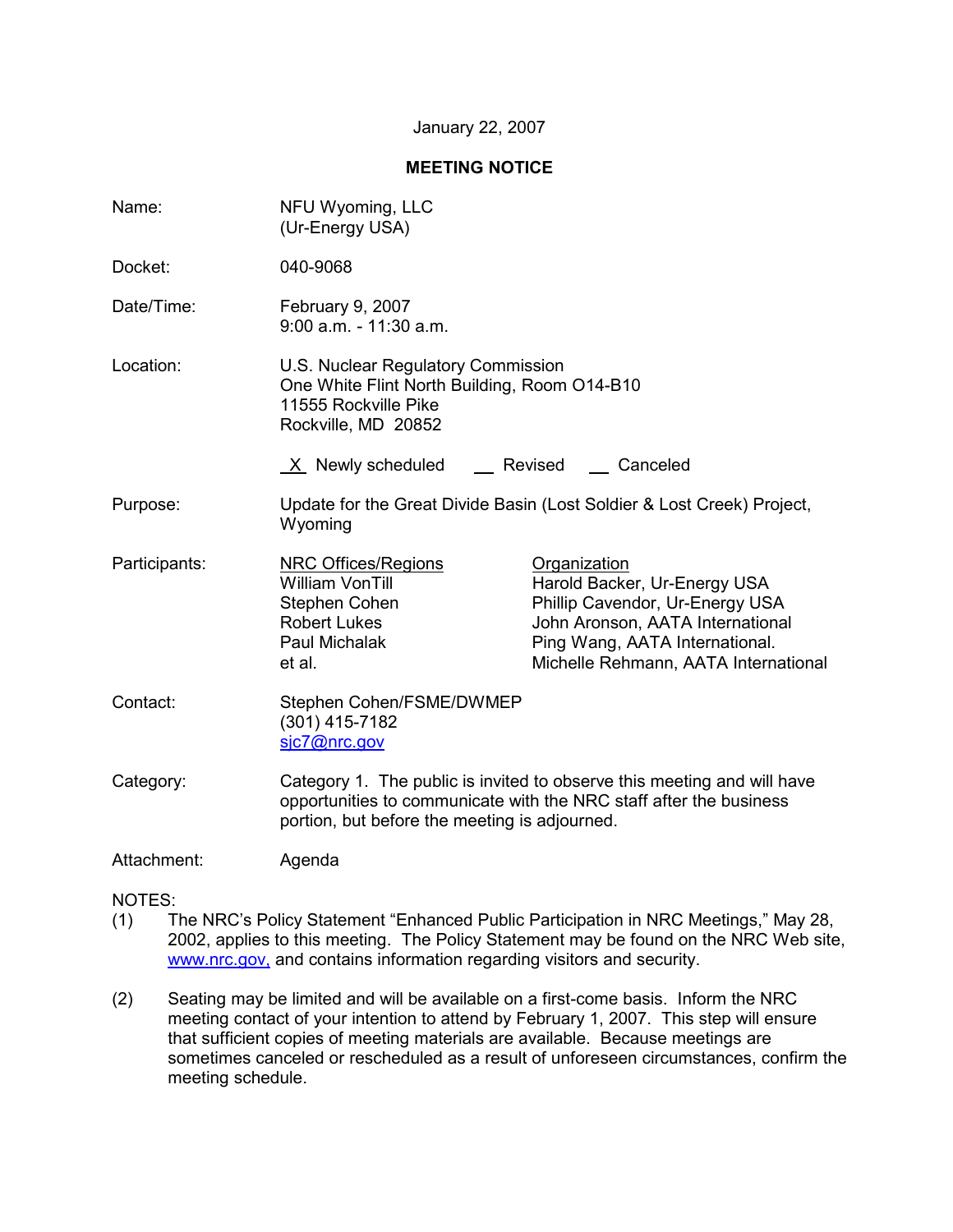# MEETING AGENDA NFU Wyoming, LLC (Ur-Energy USA) Friday, February 9, 2007 9:00 a.m. - 11:30 a.m.

| MEETING PURPOSE: | Update for the Great Divide Basin (Lost Soldier & Lost Creekk)<br>Project, Wyoming |
|------------------|------------------------------------------------------------------------------------|
|                  |                                                                                    |

# MEETING PROCESS:

| Time | <u>Topic</u>                                                                                                                                                                                                                                                         | Lead      |
|------|----------------------------------------------------------------------------------------------------------------------------------------------------------------------------------------------------------------------------------------------------------------------|-----------|
|      | 9:00 a.m. Welcome and introductory remarks                                                                                                                                                                                                                           | Moderator |
|      | Introductions                                                                                                                                                                                                                                                        | All       |
|      | Results of the 2006 Baseline Survey Program<br>• Archaeology<br>• Groundwater/Hydrogeology<br>• Meteorology & Air Quality<br>• Radiological Survey<br>• Socio-Economics<br>• Soil Survey<br>• Surface Water<br>• Vegetation Survey<br>• Wetland<br>• Wildlife Survey | Ur-Energy |
|      | Project Schedule and Activities Planned for 2007                                                                                                                                                                                                                     |           |
|      | Comments and Q/A                                                                                                                                                                                                                                                     | All       |
|      | Summary of Action Items                                                                                                                                                                                                                                              | Moderator |
|      | Public comments/questions                                                                                                                                                                                                                                            |           |

11:30 a.m. Adjourn